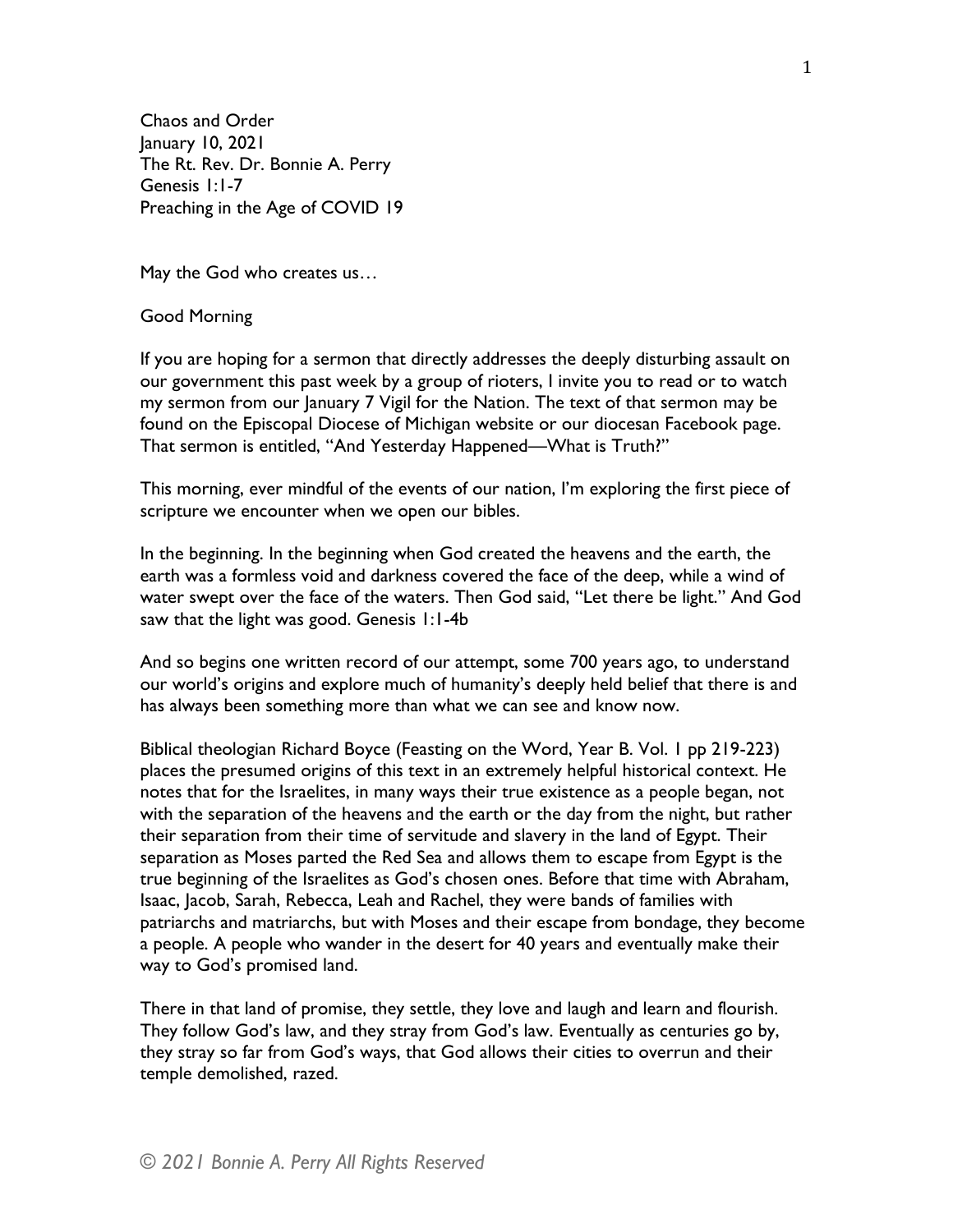Now as they dwell in exile, unable to sing their songs in a foreign land, the priests, the theologians and poets of the time begin to think about the time before now, the time before King David, the time before Moses, the time before time. They begin to contemplate, where and how and why this all began.

The myths and stories of the day, of the surrounding cultures and countries are consulted and some parts even incorporated. But several pieces differ. There are not multiple gods with convoluted family structures, coming and going, warring, fighting, coming together, moving apart. Instead there is just one God: only one God. As Biblical scholar Karen Armstrong says,

"A single God center stage, the sole source of power and life, totally in control of his [sic] creation…God need only speak and his words articulate the formless waste of chaos, giving it grammar, shape and form."( In the Beginning p 9.)

The priests and theologians of the 6th century before the common era, began to tell the story that God created moving over the formless void, long ago God created and shaped and formed chaos into structure and meaning, day after day God created and each day, God saw that what God created was good.

Why turn at that point in time, during that dire time in their history why then did they write the story of God creating? Were they not thinking, were they not wondering is God here? Does God care? Where is God? Is our God still acting?

Could it be, they wonder the people in exile, that God's animating, coalescing force has never stopped? Could it be they posit to themselves, that even now as our captors' rule, even now God is still calling and creating?

We are accustomed to hearing the lines, "When God Created…" but the Hebrew can also quite likely be interpreted as saying, "When God began to create…" If we think of God's work in creation as never being completed, as an ongoing task, then imagine if you will how inspiring that might be for a people feeling as if all they knew and counted for certain has suddenly been pulled out from under them. Imagine how a people who feel as if the tectonic plates of their lives and of their country has shifted, may feel, knowing that God is not done. God is not done forming, imagine how they might have felt then and maybe how we might feel now, knowing that God is still creating our world, still active in our world, still not done with us or our world.

When God began to create, God day after day, brought order out of chaos and saw that it was good.

My friends, our world is shifting, our country is like water in a bathtub, sloshing back and forth, not yet finding our new level. This friends is good news. When God began to create, when God began to put this world into motion so many billions of years ago, God has not stopped. God is not done with us. We are not alone in this primordial